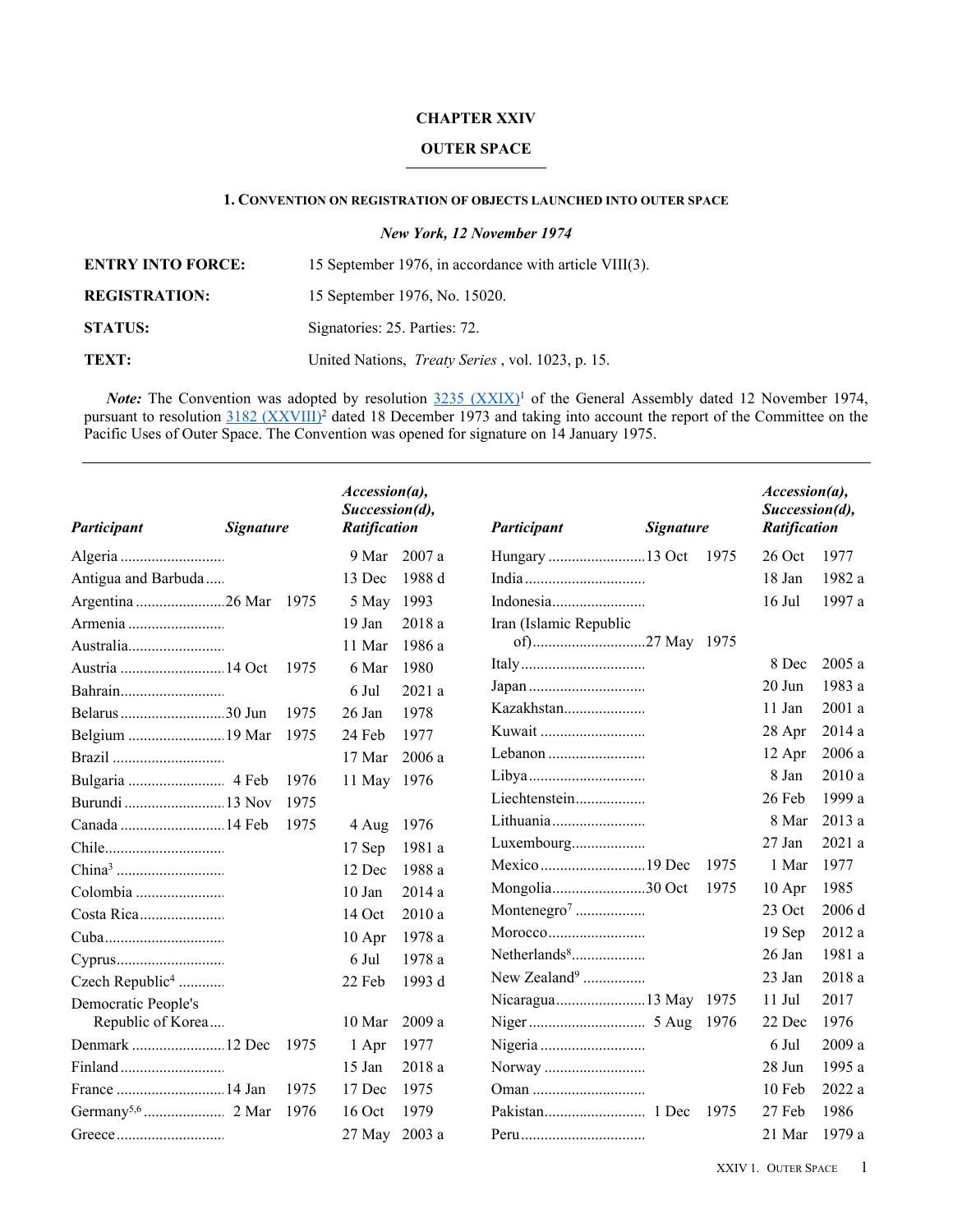| Participant                | <b>Signature</b> |      | $\textit{Accession}(a)$ ,<br>Succession(d),<br><b>Ratification</b> |        | Participant                                      | <i>Signature</i> |      | $\textit{Accession}(a)$ ,<br>Succession(d),<br><b>Ratification</b> |        |
|----------------------------|------------------|------|--------------------------------------------------------------------|--------|--------------------------------------------------|------------------|------|--------------------------------------------------------------------|--------|
|                            |                  | 1975 | $22$ Nov                                                           | 1978   | St. Vincent and the                              |                  |      |                                                                    |        |
|                            |                  |      | 2 Nov                                                              | 2018 a | Grenadines                                       |                  |      | 27 Apr                                                             | 1999 d |
|                            |                  |      | 14 Mar                                                             | 2012a  |                                                  |                  | 1976 | 9 Jun                                                              | 1976   |
| Republic of Korea          |                  |      | 14 Oct                                                             | 1981 a | Switzerland  14 Apr                              |                  | 1975 | 15 Feb                                                             | 1978   |
| Russian Federation  17 Jun |                  | 1975 | $13$ Jan                                                           | 1978   |                                                  |                  |      | $21$ Jun                                                           | 2006a  |
| Saudi Arabia               |                  |      | 18 Jul                                                             | 2012a  | Ukraine  11 Jul                                  |                  | 1975 | $14$ Sep                                                           | 1977   |
|                            |                  |      | 12 Mar                                                             | 2001 d | United Arab Emirates                             |                  |      | 7 Nov                                                              | 2000a  |
|                            |                  |      | 28 Dec                                                             | 1977 a | United Kingdom of                                |                  |      |                                                                    |        |
|                            |                  | 1976 |                                                                    |        | Great Britain and<br>Northern Ireland 6 May 1975 |                  |      | 30 Mar                                                             | 1978   |
|                            |                  |      | 28 May                                                             | 1993 d | United States of                                 |                  |      |                                                                    |        |
|                            |                  |      | 20 Feb                                                             | 2019d  | America24 Jan                                    |                  | 1975 | 15 Sep                                                             | 1976   |
| South Africa               |                  |      | 27 Jan                                                             | 2012a  |                                                  |                  |      | 18 Aug                                                             | 1977 a |
|                            |                  |      | 20 Dec                                                             | 1978 a | Venezuela (Bolivarian                            |                  |      |                                                                    |        |
|                            |                  |      |                                                                    |        | Republic of)                                     |                  |      | 3 Nov                                                              | 2016 a |

# *Declarations and Reservations (Unless otherwise indicated, the declarations and reservations were made upon ratification, accession or succession.)*

#### **TURKEY**

*Statement:* "The Republic of Turkey declares that it will implement the provisions of this Convention only to the State Parties with which it has diplomatic relations."

## *Objections*

## *(Unless otherwise indicated, the declarations and reservations were made upon ratification, accession or succession.)*

#### **CYPRUS**

"The Government of the Republic of Cyprus has examined the declaration made by the Government of the Republic of Turkey to the Convention on Registration of Objects Launched into Outer Space (New York, 12 November 1974) on 21 June 2006 that 'it will implement the provisions of the Convention only to the States Parties with which it has diplomatic relations.'

In the view of the Government of the Republic of Cyprus, this declaration amounts to a reservation. This reservation creates uncertainty as to the States Parties in respect of which Turkey is undertaking the obligations in the Convention, raises doubt as to the commitment of Turkey to the object and purpose of the Convention and is contrary to its multilateral character. It also raises serious questions concerning the will of the Republic of Turkey to assume its obligation under international law to bona fide implement the provisions of the said Convention. The Government of the Republic of Cyprus therefore objects to the reservation made by the Government of the Republic of Turkey to the Convention on Registration of Objects Launched into Outer Space.

This reservation or the objection to it shall not preclude the entry into force of the Convention of Objects Launched into Outer Space between the Republic of Cyprus and the Republic of Turkey."

## *Territorial Application*

|                                                                         | Date of receipt of the |                                                                                                                      |  |
|-------------------------------------------------------------------------|------------------------|----------------------------------------------------------------------------------------------------------------------|--|
| Participant                                                             | notification           | <b>Territories</b>                                                                                                   |  |
| United Kingdom of<br>Great Britain and<br>Northern Ireland <sup>3</sup> | 30 Mar 1978            | Antigua, Brunei, Dominica, Solomon Islands, St. Kitts-Nevis-<br>Anguilla, St. Vincent and United Kingdom Territories |  |